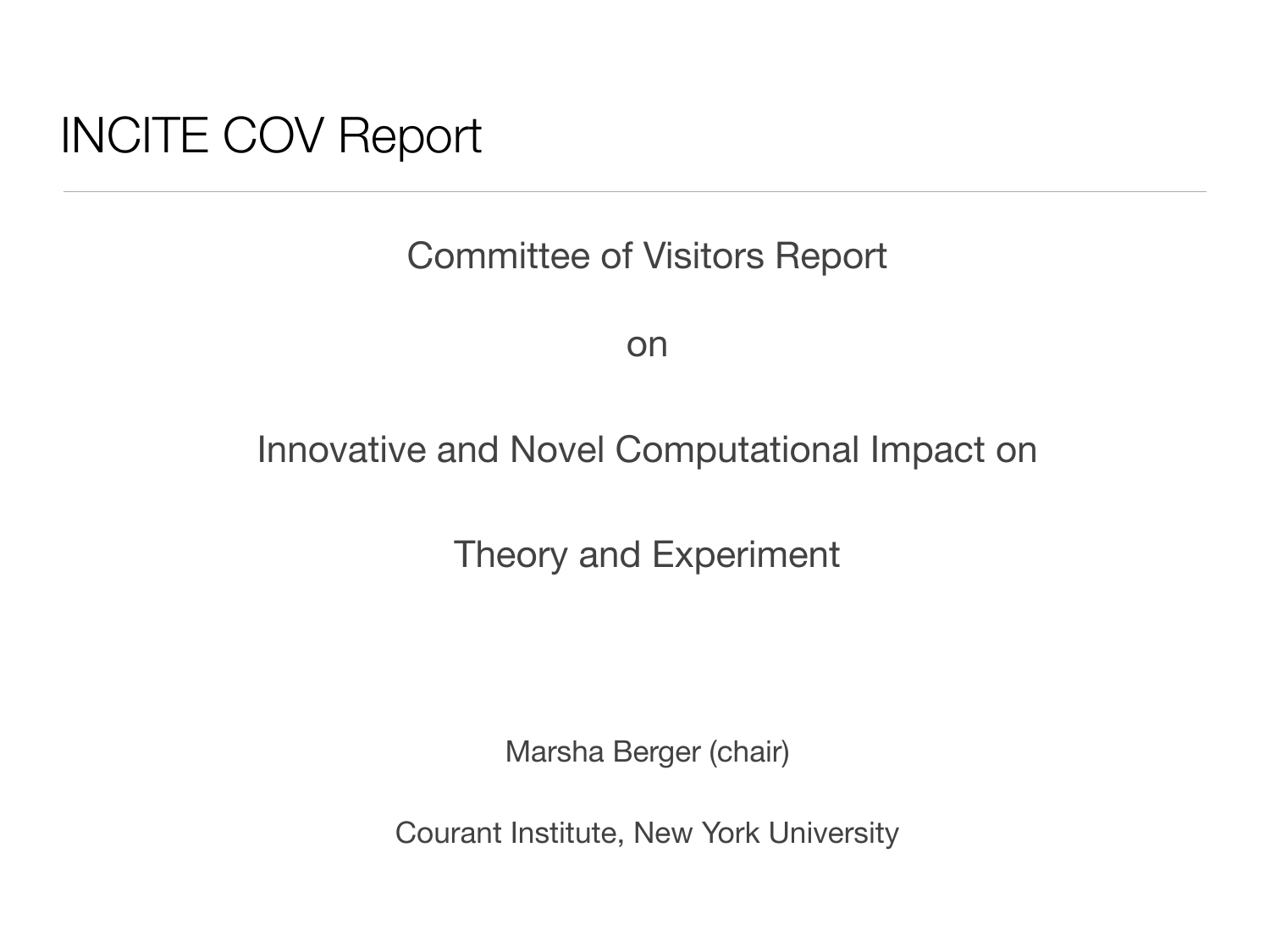# **Outline**

- COV timeline
- **INCITE** overview
- INCITE proposal review and allocation process
- Issues and Findings
- Recommendations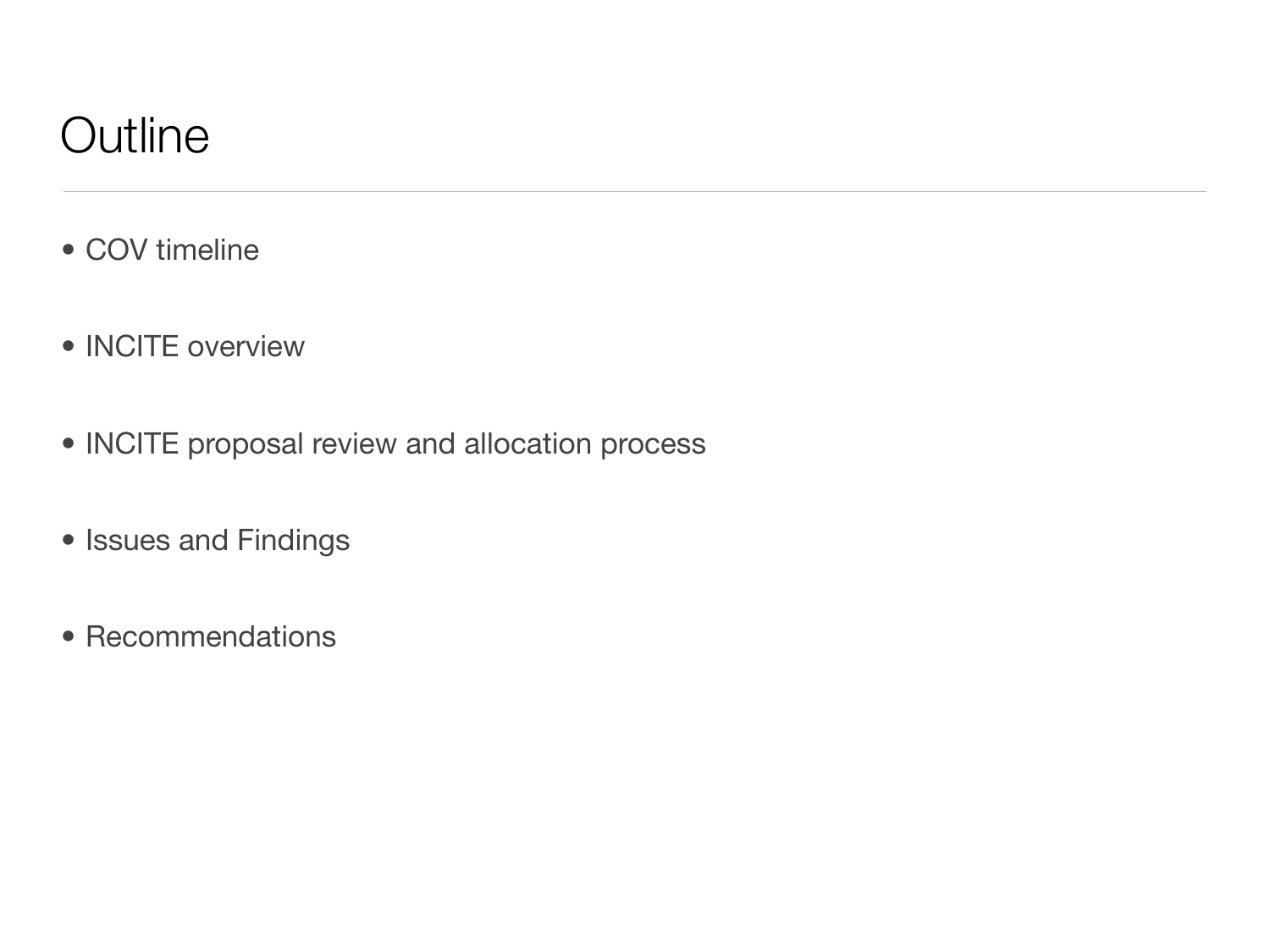Excerpt from Dr. Orbach's charge:

*"To help the research communities tap into the capabilities of current and future supercomputers, the Office of Science launched the Innovative and Novel Computational Impact on Theory and Experiment (INCITE) program in 2003. I am very pleased with the response from the community and the numbers and the quality of the proposals we have been receiving. Given the high visibility of the INCITE program and the importance of this program to national competitiveness, I now ask the ASCAC to form a COV to review the process used to manage the INCITE program. A report from ASCAC is expected by the Fall 2008 ASCAC meeting*."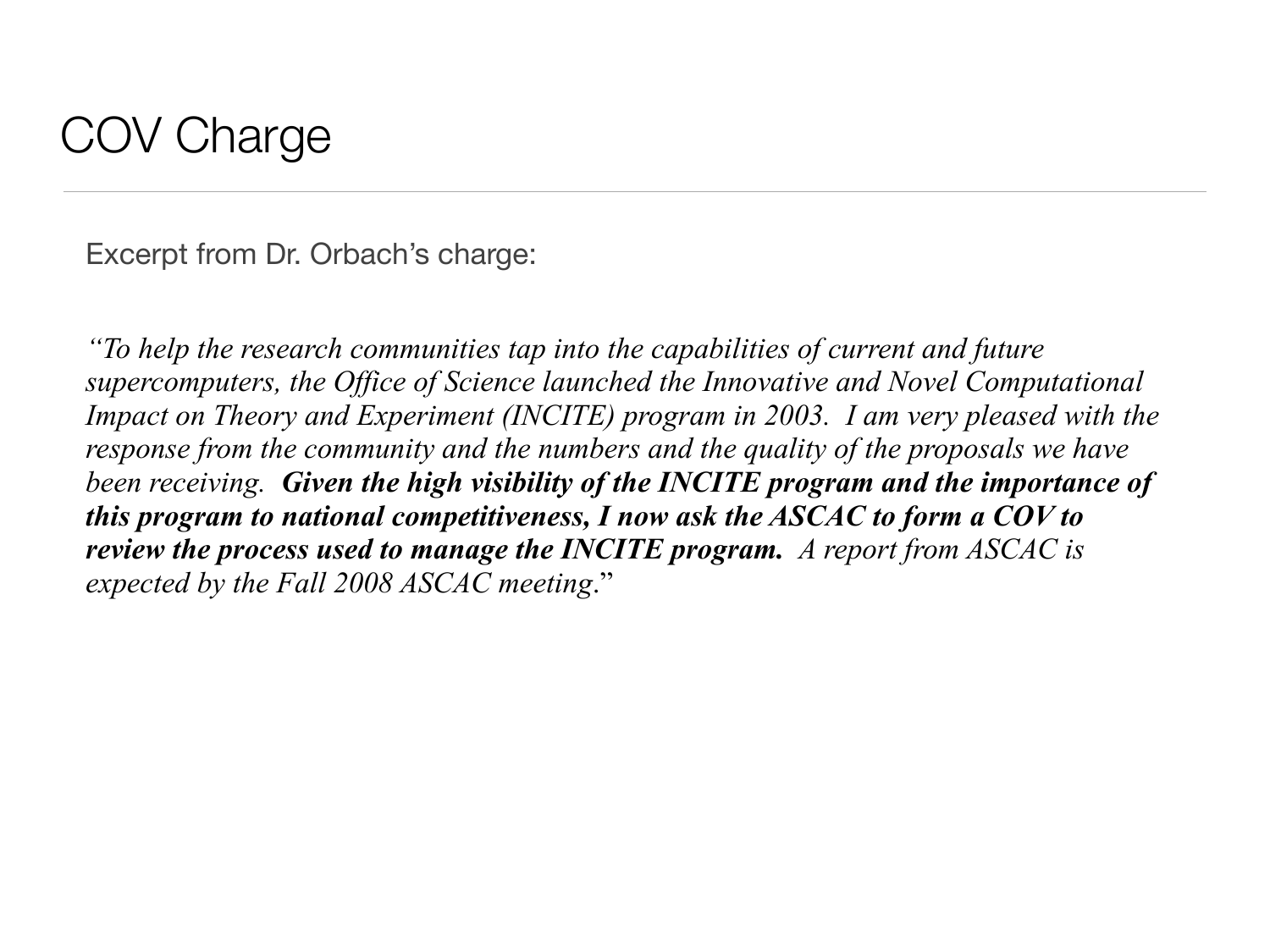## COV Committee

Marsha Berger Courant Institute, NYU

Roscoe Giles Boston University

Cray Henry High Performance Computing Modernization Program, DOD James Kinter COLA, George Mason University

Dimitri Mavriplis University of Wyoming

Gopal Shenoy Argonne National Laboratory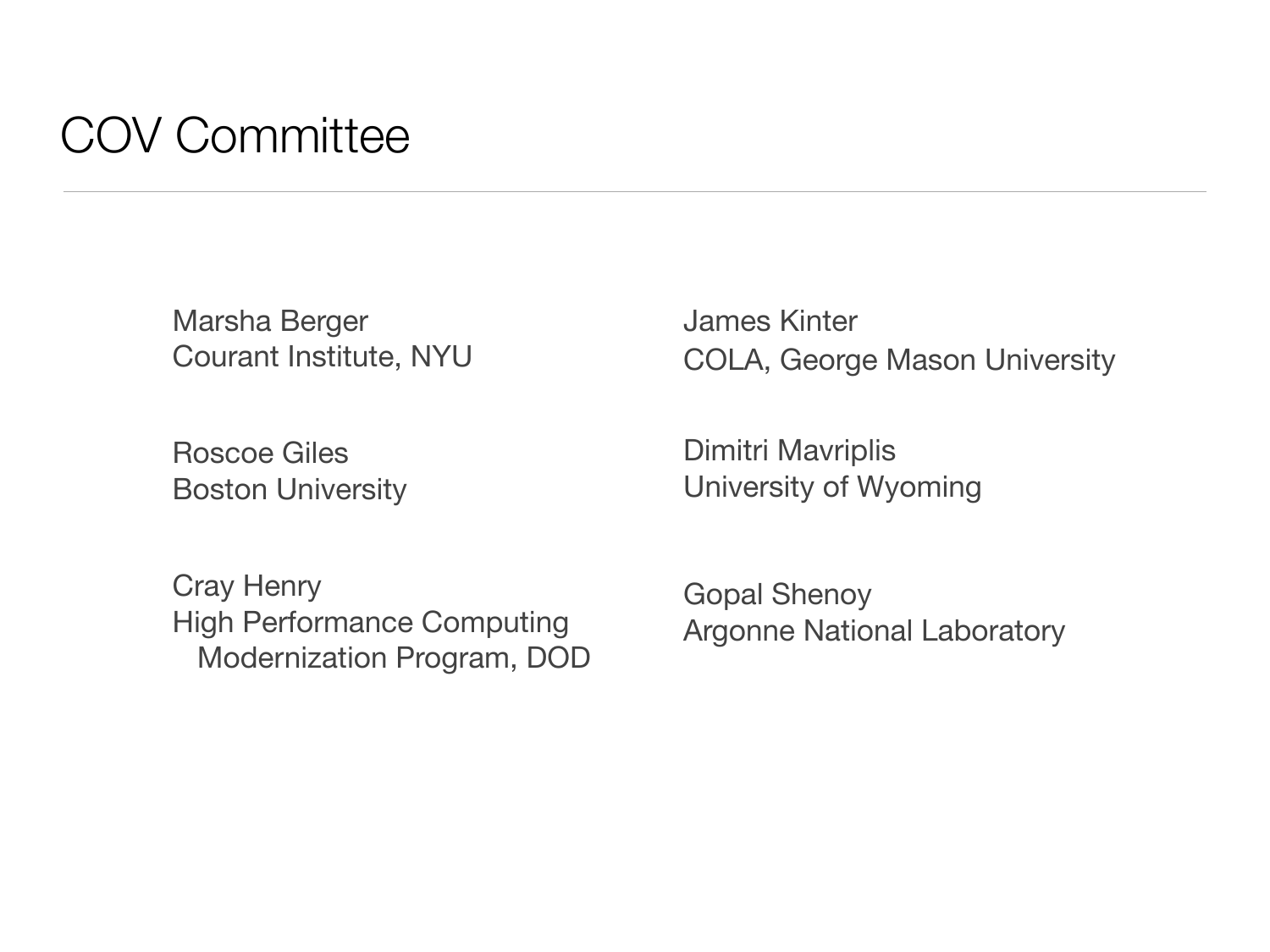# COV Timeline

- Solicited input from
	- users
	- computer center Directors (ORNL, ANL, NERSC)
	- other DOE program offices (BES, BER, OFES)
- Read successful and unsuccessful proposals, progress reports, and reviews
- COV met April 23-24 at DOE HQ
- Draft report circulated, follow-up deliberations by phone and email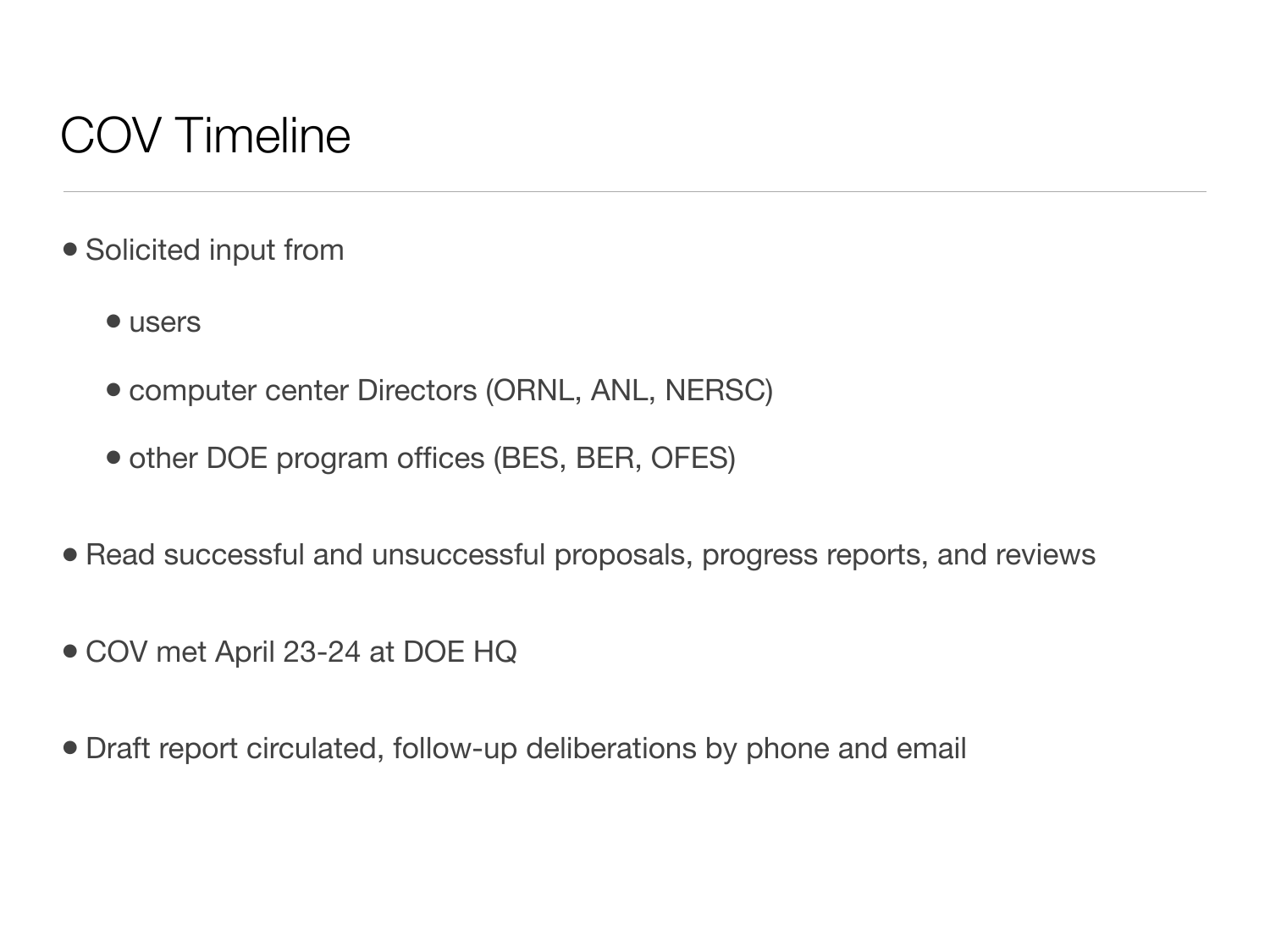- Announced by the Director of the Office of Science in 2003.
- Outgrowth of HEC-RTF report, which defined capability and capacity computing, and recommended establishing Leadership Class computing systems.
- INCITE mission is to advance a small number of computationally intensive largescale projects needing Leadership Class computing.

*The INCITE program was conceived specifically to seek out*  computationally intensive, large-scale research projects with the potential *to significantly advance key areas in science and engineering.* from INCITE web page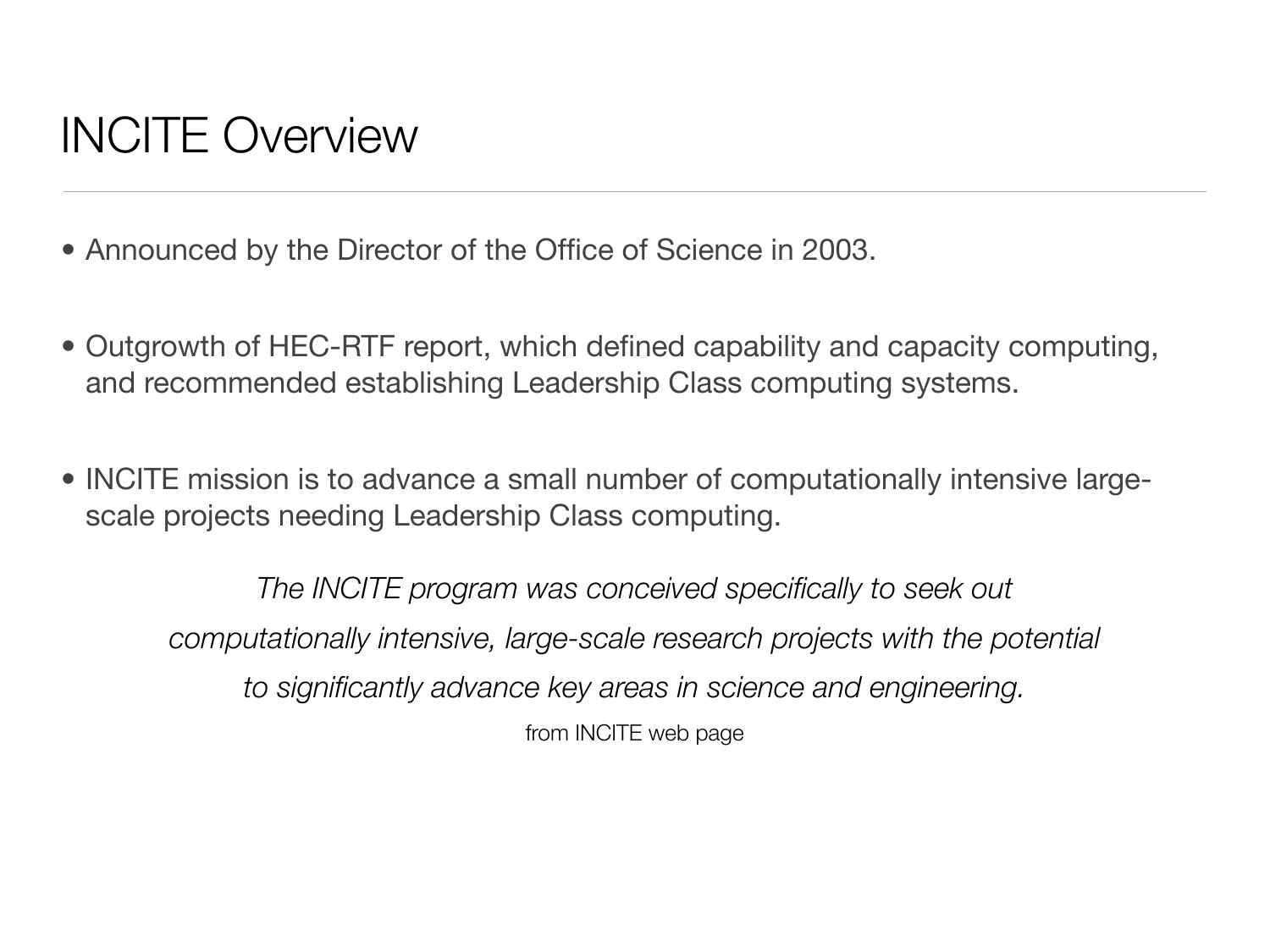- Originally based at NERSC: 3 projects used 10% of the cycles.
- In 2004, the Office of Science received funding to create the LCFs at Oak Ridge (OLCF) and Argonne (ALCF).
- Starting in 2006, 10% of OLCF and ALCF added to INCITE. Multiple year proposals allowed.
- In 2007, 80% of OLCF and ALCF made available to INCITE (in response to OMB request). 10% of NERSC remained in INCITE. 5% of PNNL added in 2006.
- 10% of all cycles reserved for Dr. Orbach's discretionary use. 10% for Center Director's use.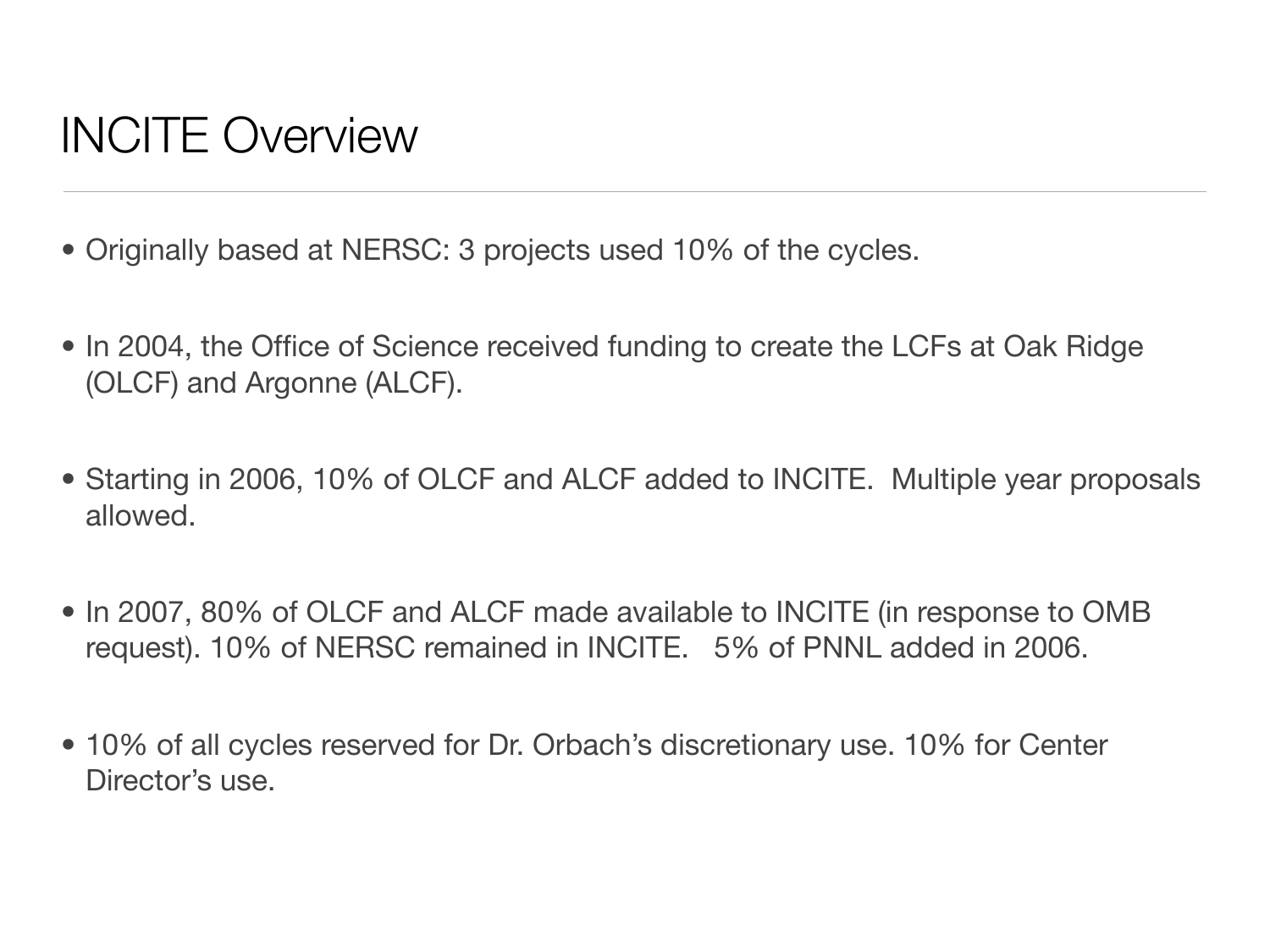- OLCF CRAY XT4 (31K cores)
- ALCF Blue Gene/P (32K cores), partners with IBM (#3 on Top 500 list; 537 TFLOPS/s peak)
- NERSC Upgraded from Seaborg (IBM) to Cray XT4 (19K cores)
- OLCF and ALCF provide staff support to INCITE projects (one person for two projects). User feedback highly appreciative.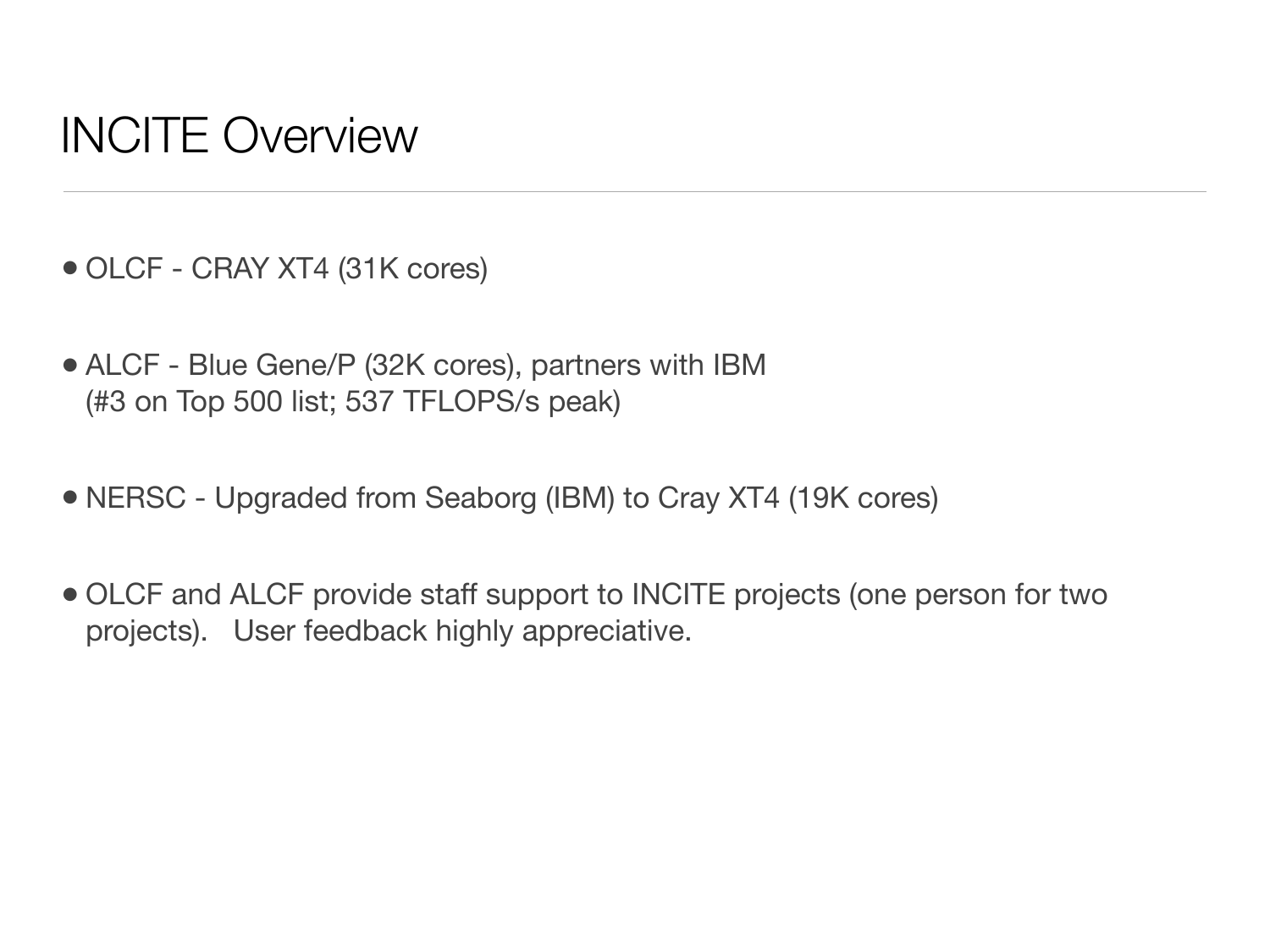Tremendous growth in INCITE submissions and allocations. Off to a good start.

| Year | <b>Proposals</b><br>Submitted       | Proposals<br>Approved | Processor-<br><b>Hours</b><br>Requested | Processor-<br><b>Hours</b><br>Allocated |
|------|-------------------------------------|-----------------------|-----------------------------------------|-----------------------------------------|
| 2004 | 52                                  | 3                     | 130M                                    | 5M                                      |
| 2005 | 23                                  | З                     | <b>28M</b>                              | 6M                                      |
| 2006 | 43                                  | 15                    | 95M                                     | <b>18M</b>                              |
| 2007 | 107<br>$(20$ renewals) <sup>*</sup> | 45                    | 250M                                    | 95M                                     |
| 2008 | 112<br>renewals)                    | 55                    | 600M                                    | 265M                                    |

\*9 were INCITE renewals, 11 were previously allocated DOE renewals.

 INCITE provides the largest national leadership class capability to the national science community and also high-end capability class support for the DOE community. DOE is to be commended for taking the lead and accepting the risk inherent in pursuing big computational science projects. (Finding 1)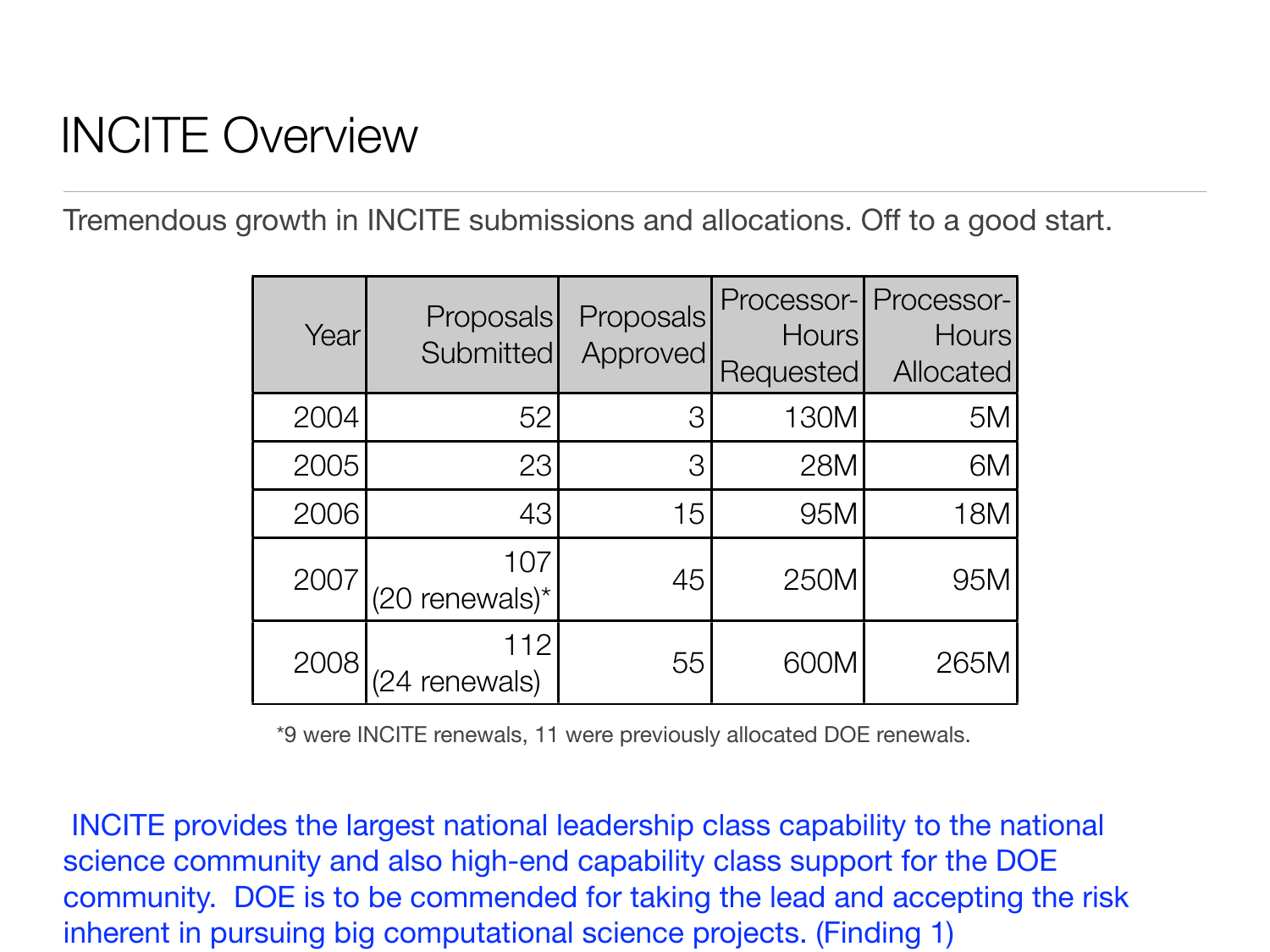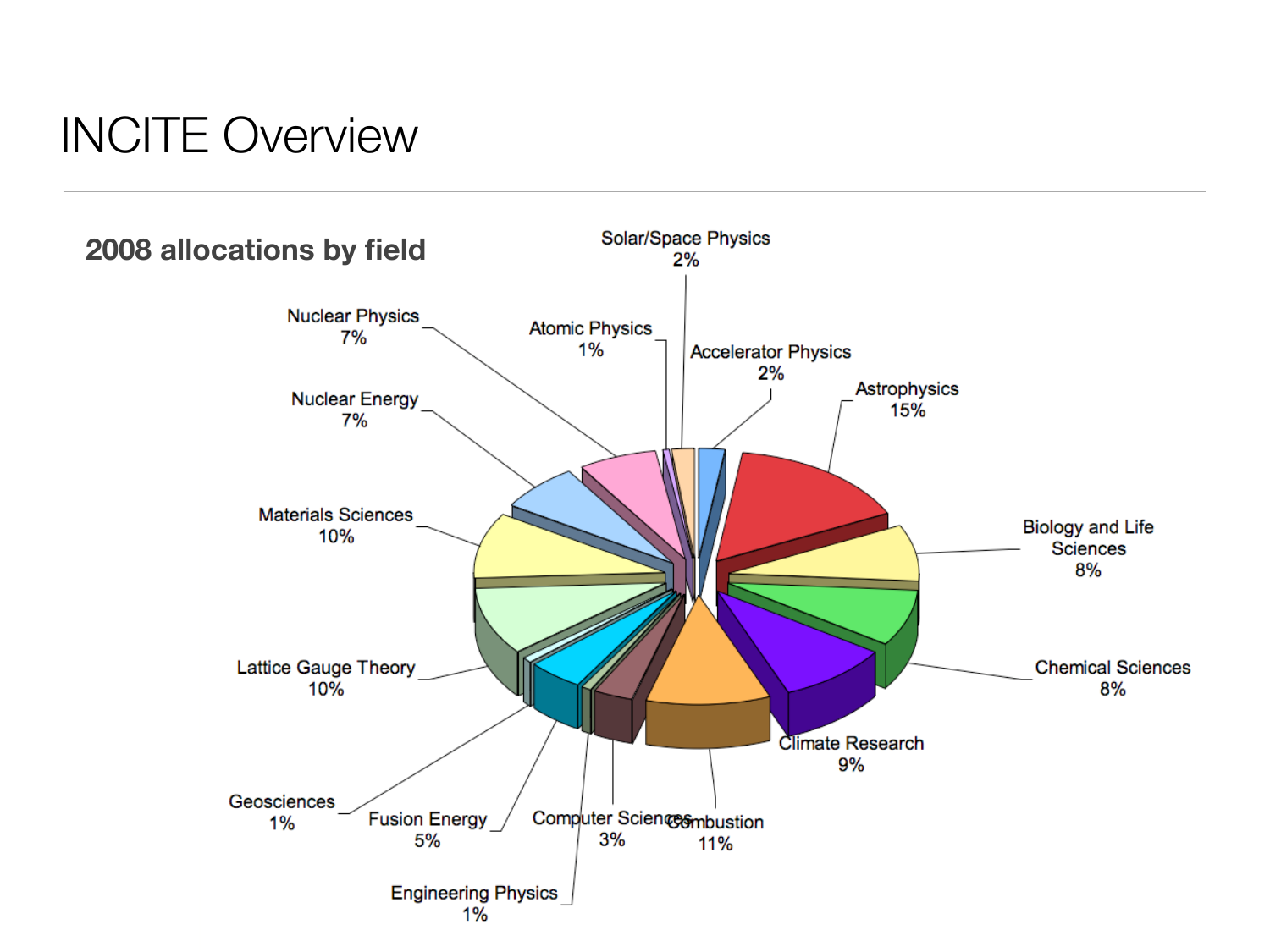





- 16 of 20 INCITE SciDAC proposals received allocations
- 14 of 18 University recipients had DOE funding (DOE leads in high-end computing)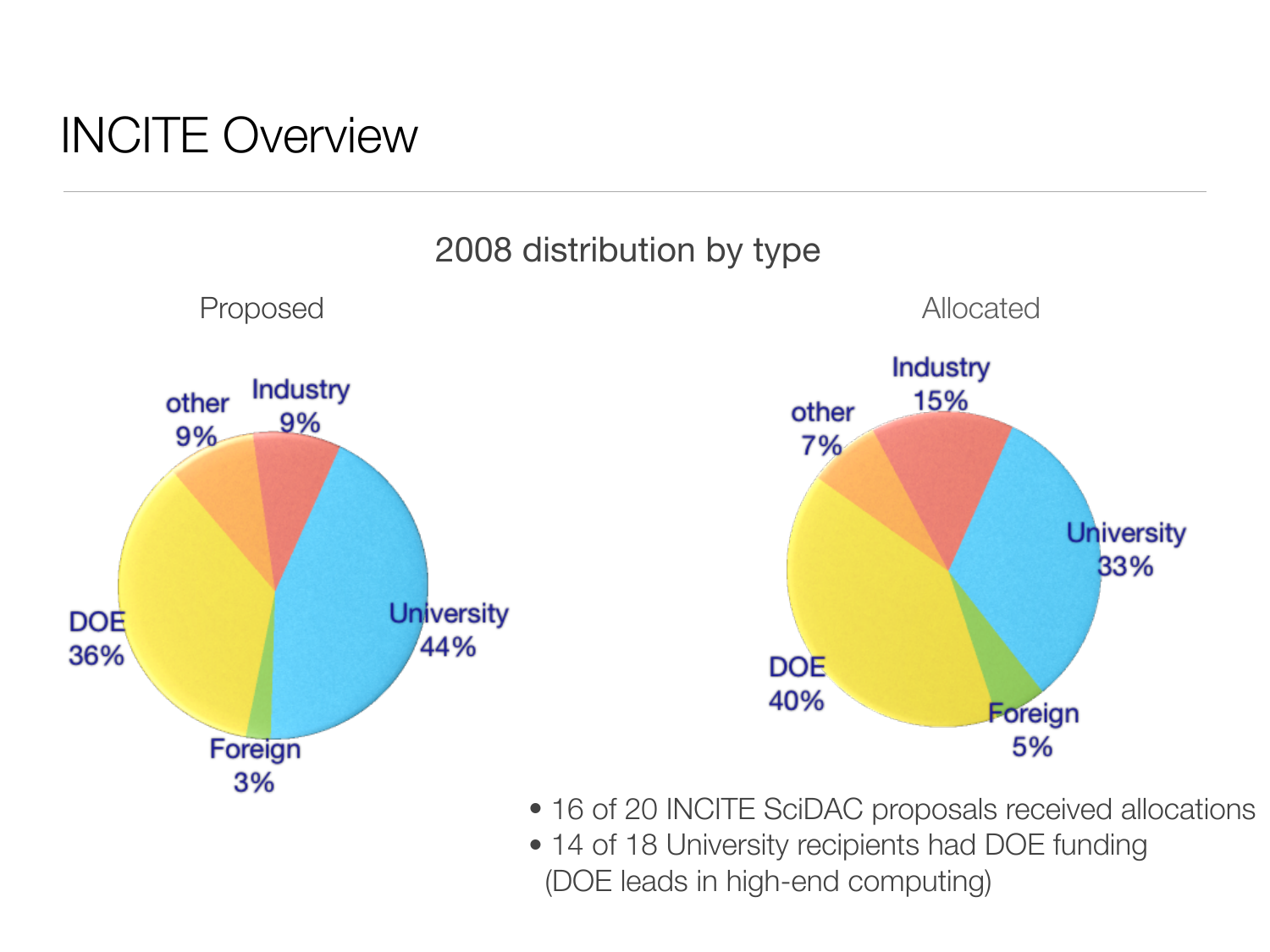### INCITE Review and Allocation Process

- INCITE open to national and international researchers, including industry.
- No requirement for DOE funding (or any other).
- Proposals receive scientific review and computational readiness review. Renewals (2nd and 3rd year of multiyear proposal) undergo only readiness review.
- SC program offices prioritize INCITE proposals
- INCITE program manager prepares recommendations for SC Director, who makes final decision.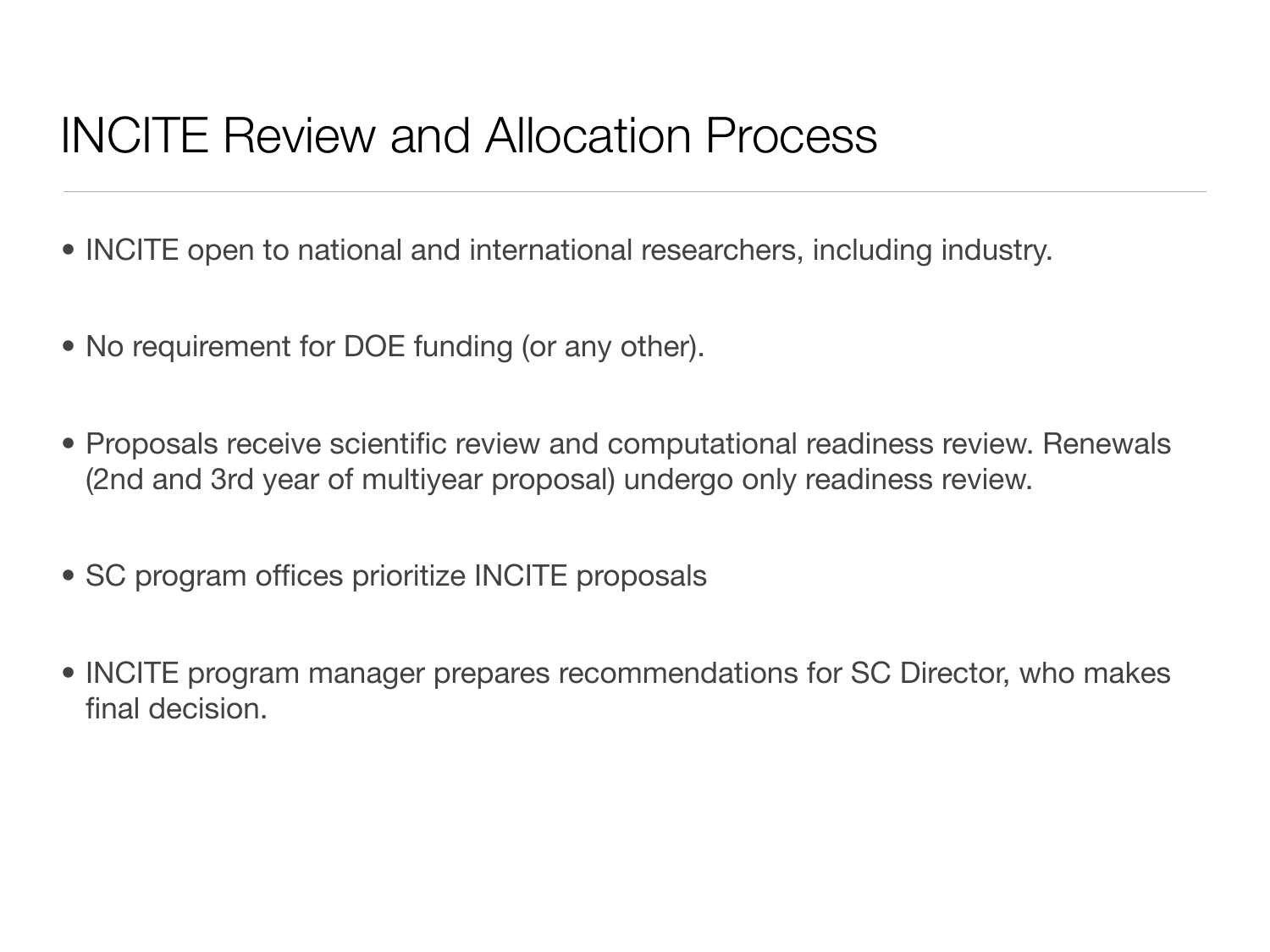### INCITE Review and Allocation Process

#### **• Scientific Review Criteria: (scale 0-10)**

- Scientific and/or technical merit of project
- Appropriateness of proposed method or approach
- Competency of the personnel
- Reasonableness and appropriateness of proposed request for resources

For proposals rated 7 or above, provide justification of importance of the research to the scientific field.

#### **• Computational Readiness Review Criteria: (scale 0/1)**

- Reasonableness of request for computational resources
- Appropriateness of computational approach
- Technical readiness: performance and scalability

Renewals only receive Readiness Review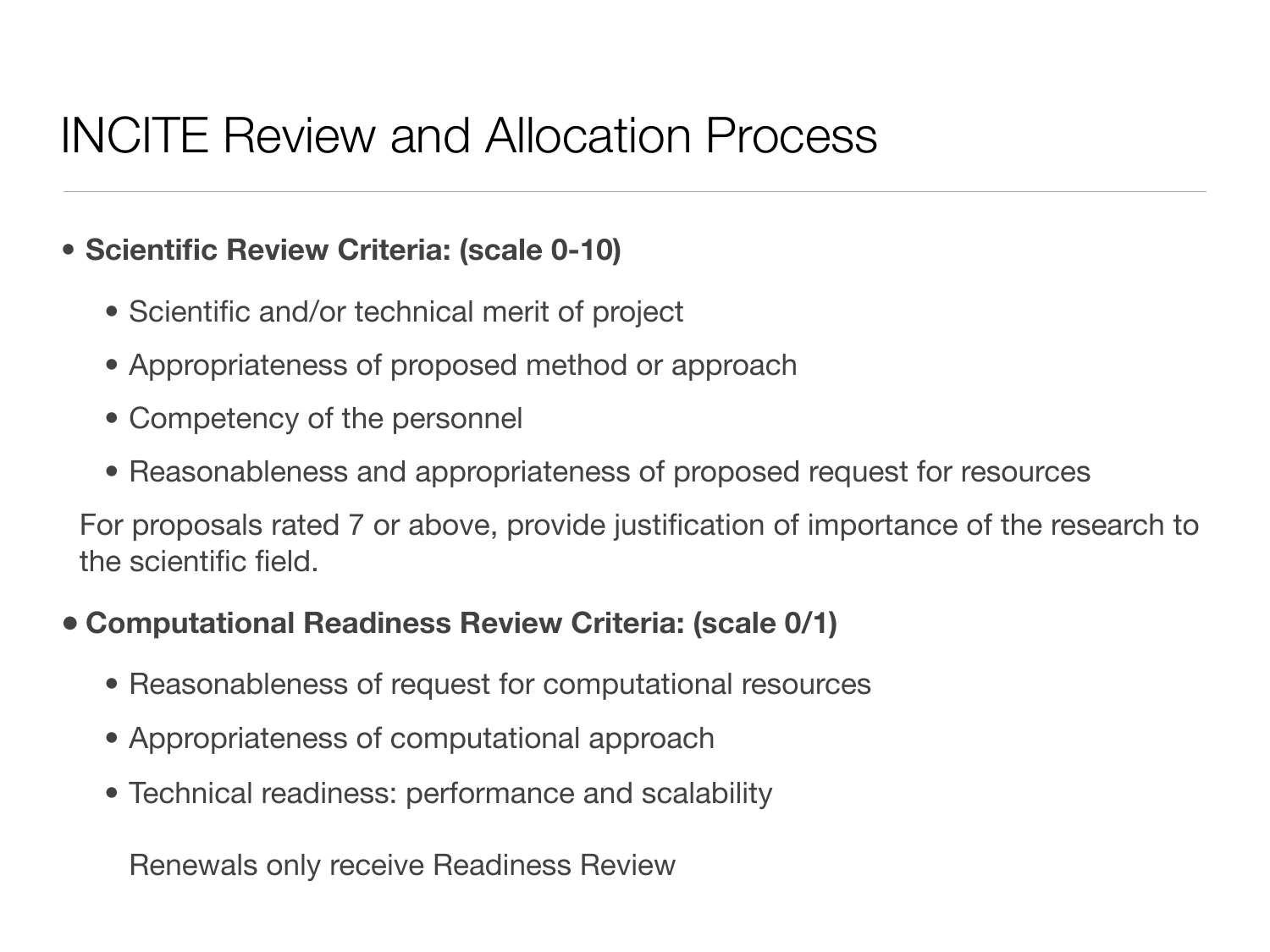### INCITE Review and Allocation Process

#### **• Scientific Review Process: (scale 0-10)**

- Peer reviews: some mail reviews, some panel reviews
- **• Computational Readiness Review Process: (scale 0/1, results averaged)**
	- Proposals should include performance and scalability data
	- Each LCF evaluates every proposal; 1 or 2 reviewers per proposal
	- Evaluators interact with proposers (new this year)

#### **• Allocation Process:**

- SC program directors prioritize proposals
- Renewals usually awarded full requested amount
- INCITE Program Manager prepares initial allocations; final decision by SC **Director**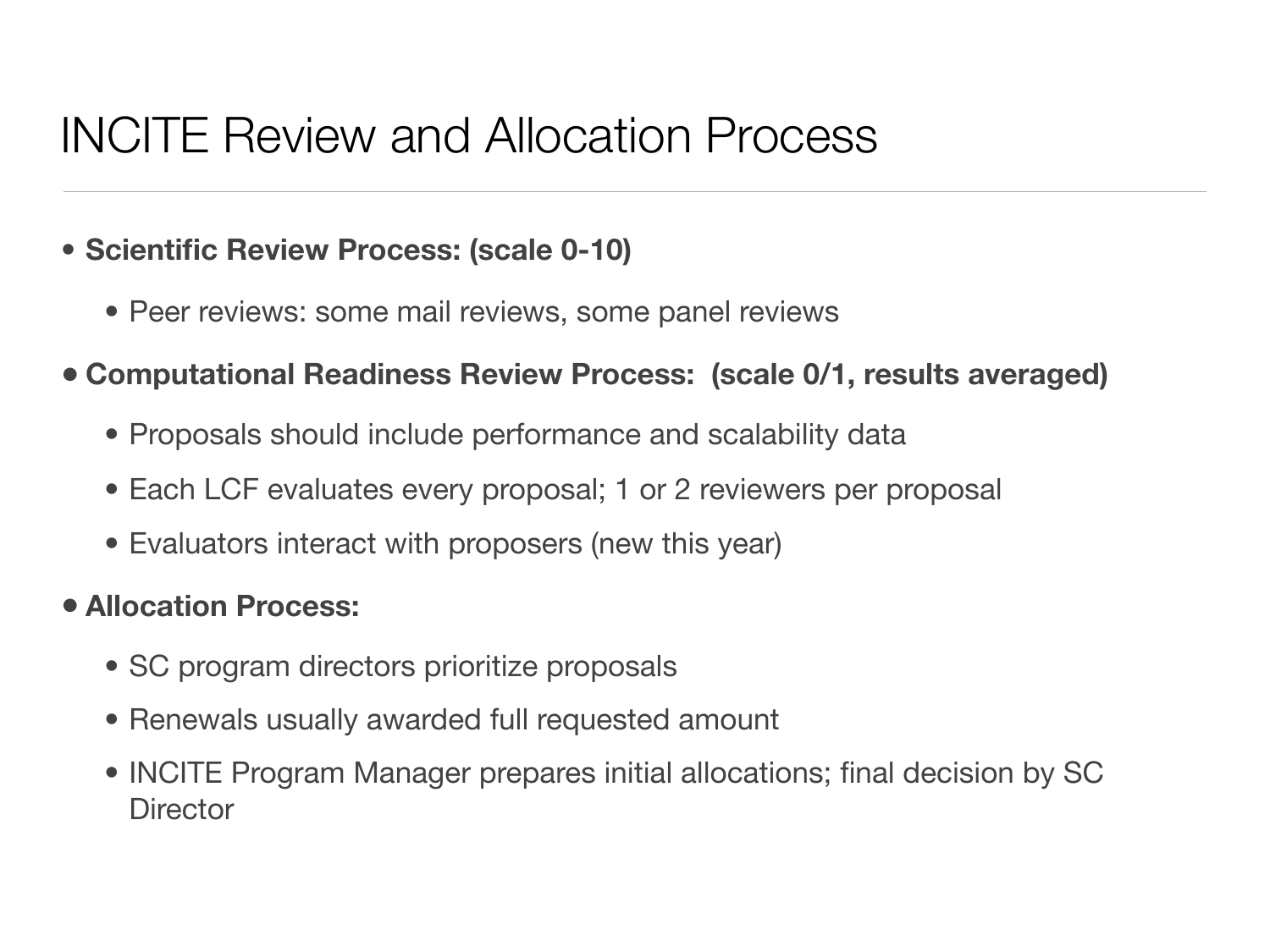## FINDINGS and ISSUES

- Tension between user communities: DOE and at large
- Process Issues
	- Non-uniform and non-transparent process
	- Perfunctory readiness reviews
- Number of Projects Supported
- Timing of RFPs
- Renewals (annual and re-competes)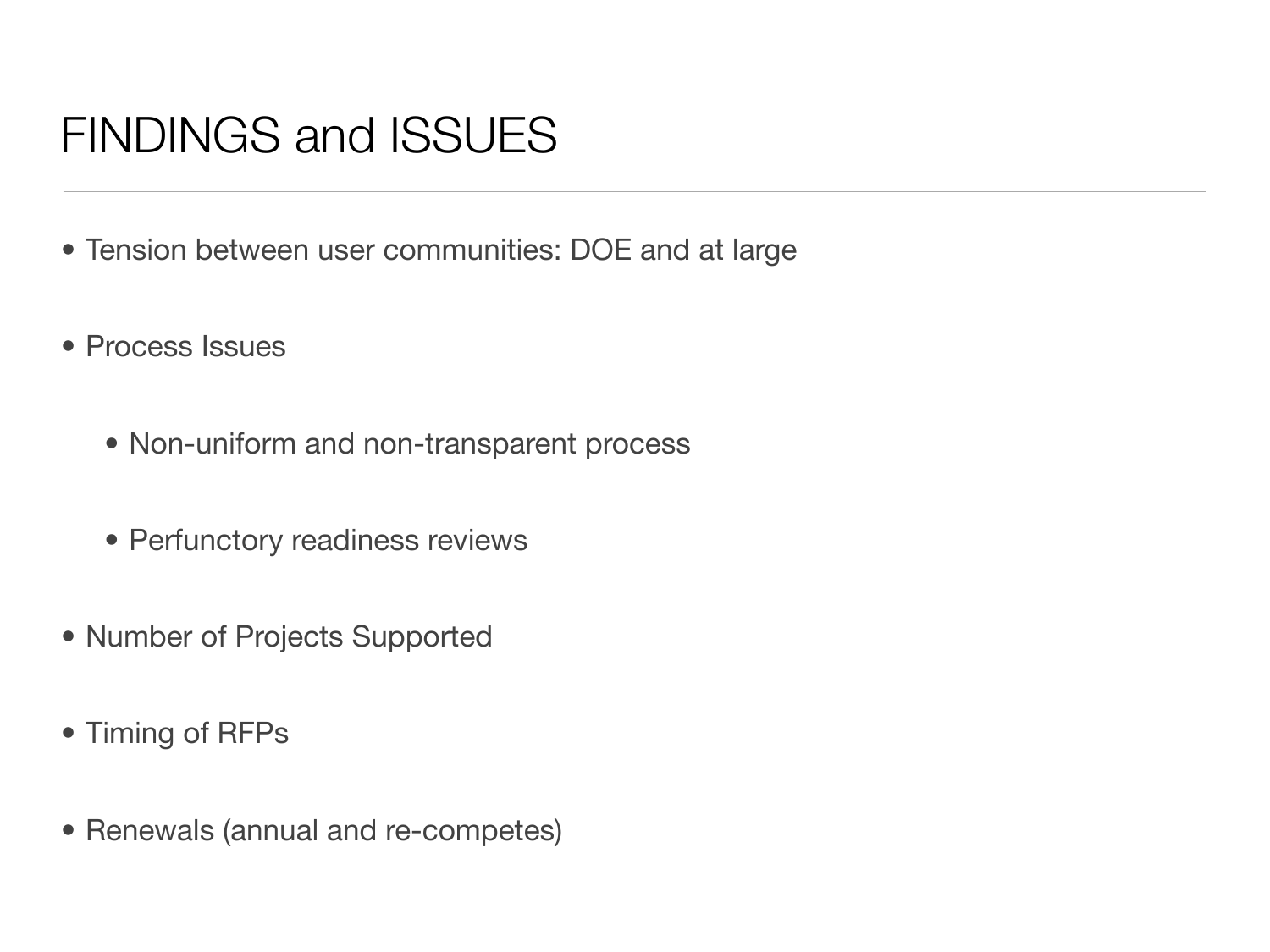## Tension between DOE and Broader Community

FINDING 2: INCITE has become the umbrella program that encompasses both national leadership class computing and high-end capability computing that directly supports DOE science. There is tension between meeting the DOE science mission objectives for high-end capability class computing and the national objective of providing leadership class computing for the broader scientific community.

- LCFs are DOE's most advanced computing resource.
- Much DOE research calls for most advanced computing available
- "Double jeopardy" for SciDAC projects
- Program managers "wasted" resources by funding SciDACs without sufficient computing resources
- Projects distorted to "package" themselves for INCITE
- DOE computing has different characteristics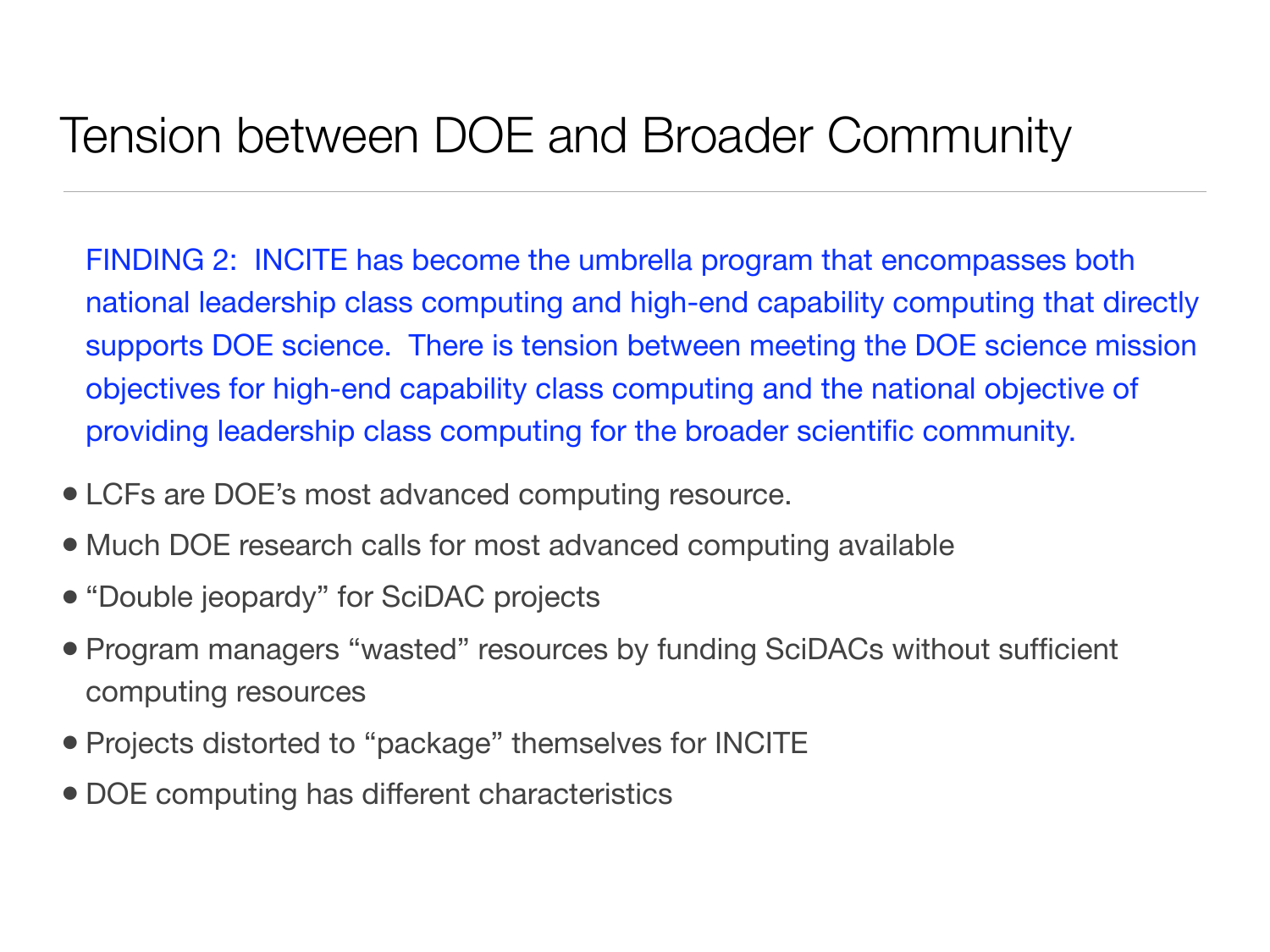### Process Issues

#### **Reviewing Process:**

- Different disciplines reviewed in different ways (hard to find reviewers)
- Little programmatic prioritization for projects outside DOE (hard to get outside input)

#### **Computational Readiness:**

- Not completely effectively in identifying projects ready to go on day one
- Binary decisions + averaging neglects relevant review content
- Some projects deemed not computationally ready got allocations
- LCFs review their own proposals, creating the appearance of conflict of interest.
- Different LCFS use different procedures.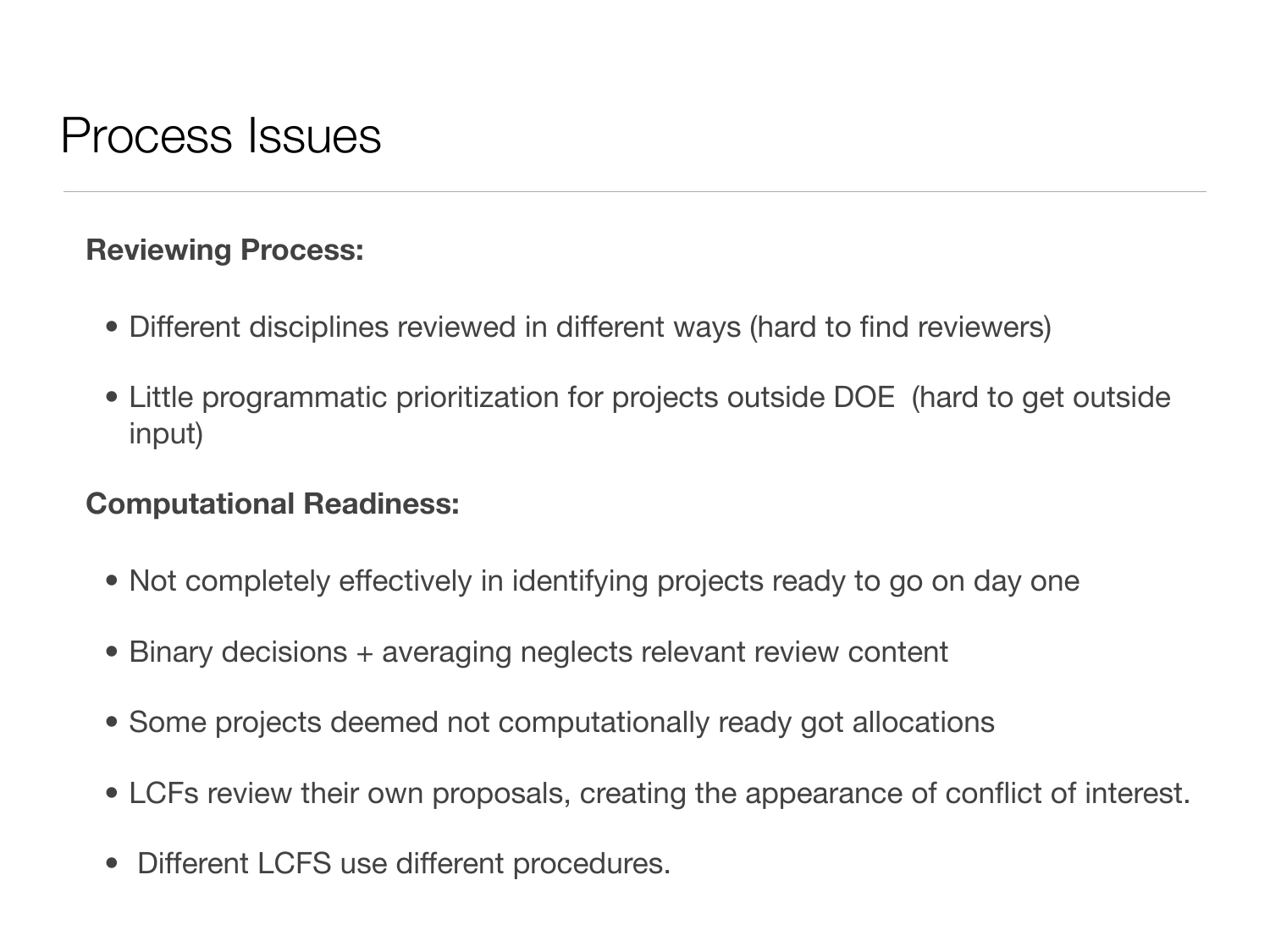### Number of Projects Supported

FINDING 3: The INCITE portfolio has evolved so that there are a large number of projects taking up a smaller fraction of the facilities.

- 55 projects stretches the highly-skilled support staff
- Some projects receiving allocations are outside Leadership Class
- INCITE projects no longer the top users at NERSC (was 3, now 11 projects)
- Only 11 of 55 projects requested more than 10M CPU hours

FINDING 4: The INCITE program nicely balances the computing and support resources needed to effectively make use of complex computing environments inherent in leadership class supercomputers. The emphasis is appropriately split between operating the very large supercomputers and in providing direct project level support to the individual science team to improve their ability to make the best use of the supercomputer resources.

• If a project is highly rated scientifically but not ready, it may be referred to SciDAC center to help it get ready, or LCF's can work with it to get ready using discretionary time.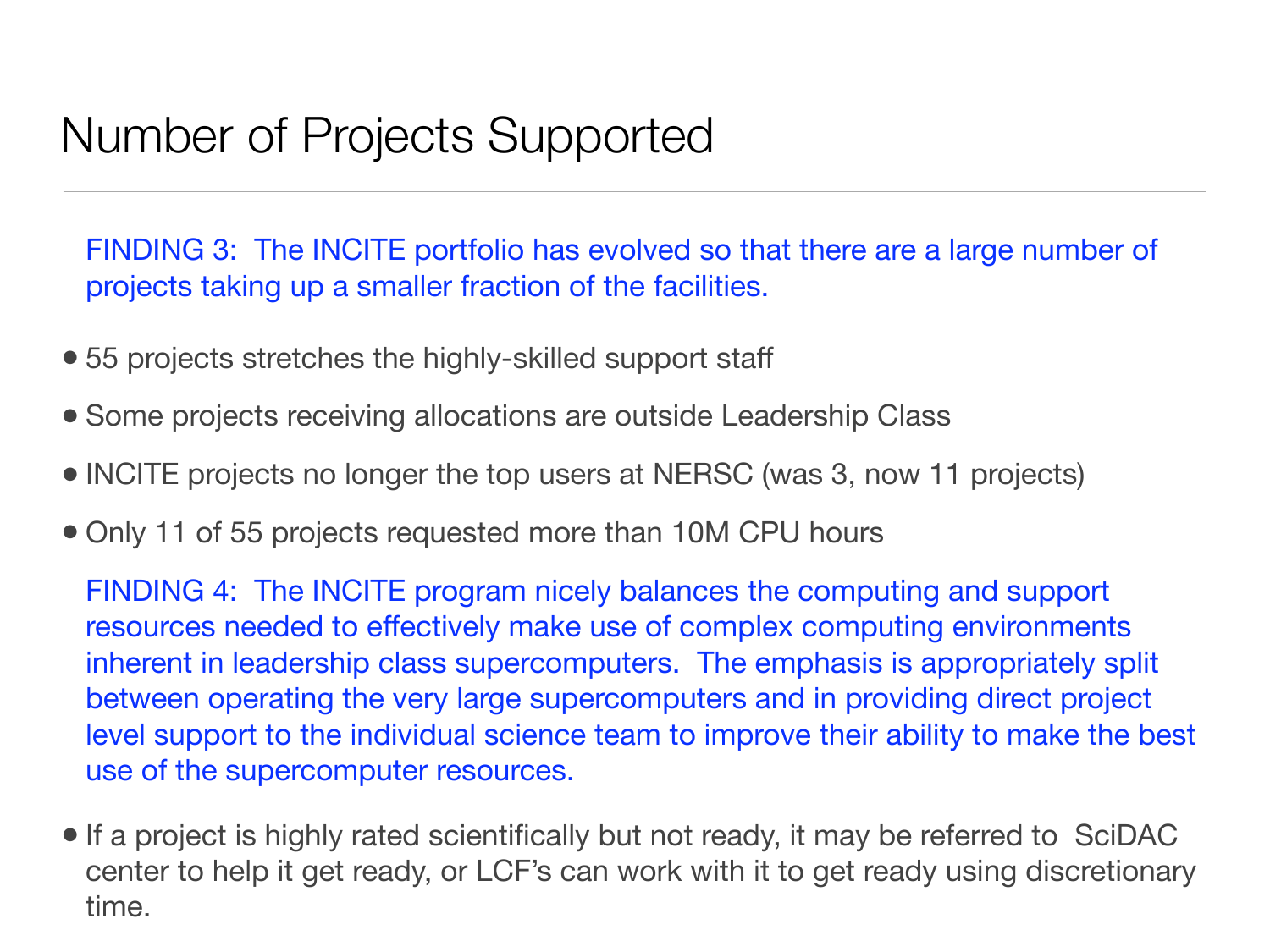# Proposal Timing

- INCITE proposals solicited annually
- LCFs felt more frequent solicitations would generate more even flow of new projects
- Users felt one year too long to wait to reapply if proposal declined, adversely impacts scientific progress
- Concern that increasing frequency doubles the workload for the program office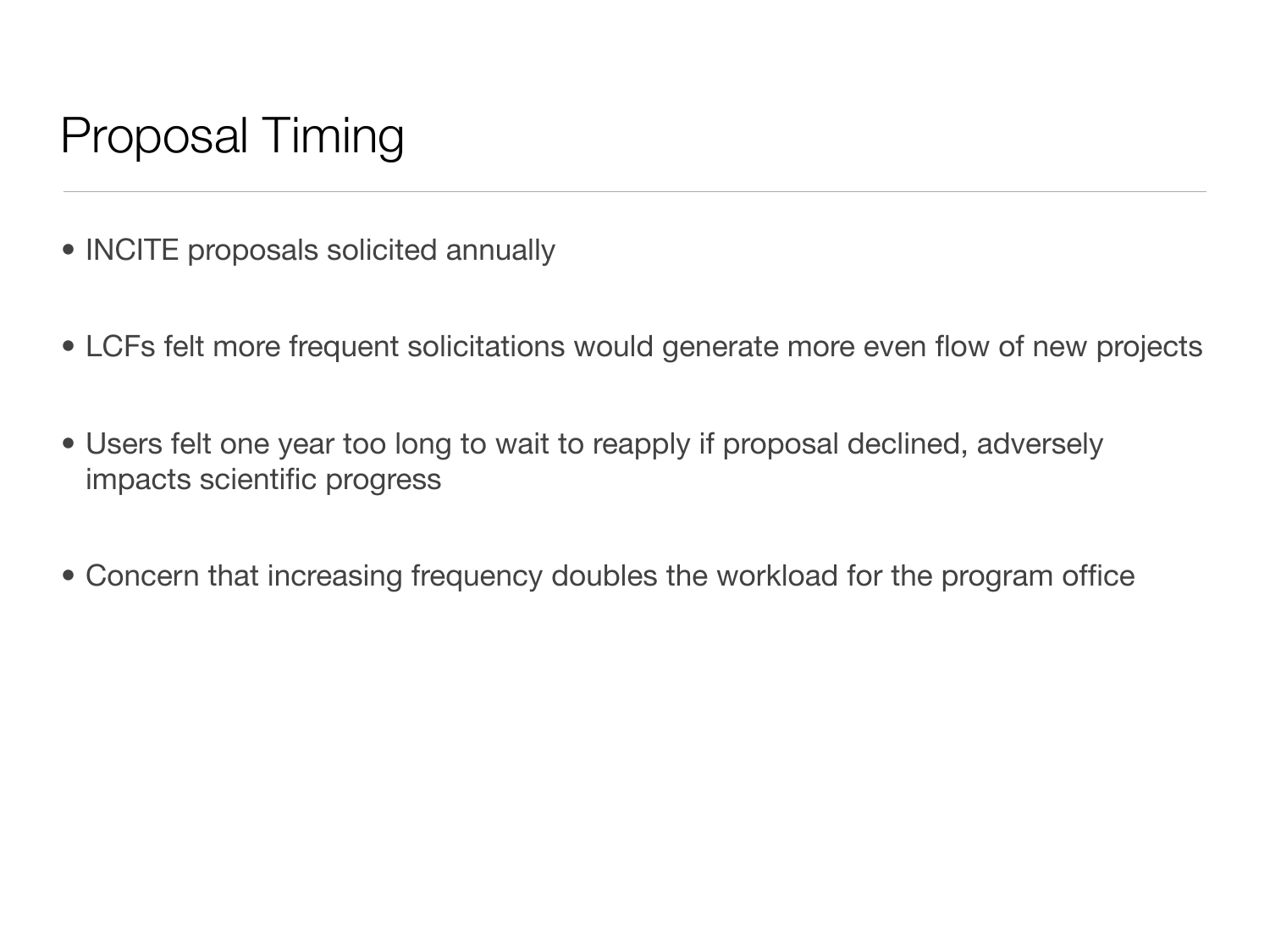### Renewals

- Review process almost always resulted in continuing project allocations, in spite of minimal previous year accomplishments.
- Second and third years of multi-year proposals receive requested allocation in almost all cases. In some cases justified since projects are more mature and their requests are presumably more reliable given their experience from past years.

FINDING 5: Because of the mixed objectives, the INCITE selection process attempts to balancing conflicting requirements and lacks a transparent set of selection criteria. While scientific merit and computational readiness are the primary criteria, the decision also considers unevenly collected project information and specific supercomputer system requests. The scientific reviews are accomplished differently for different disciplines making the comparison of scores problematic, and creating the opportunity for proposers to question the outcome. We found no evidence that the outcome was unfair or biased but user comments highlighted a concern.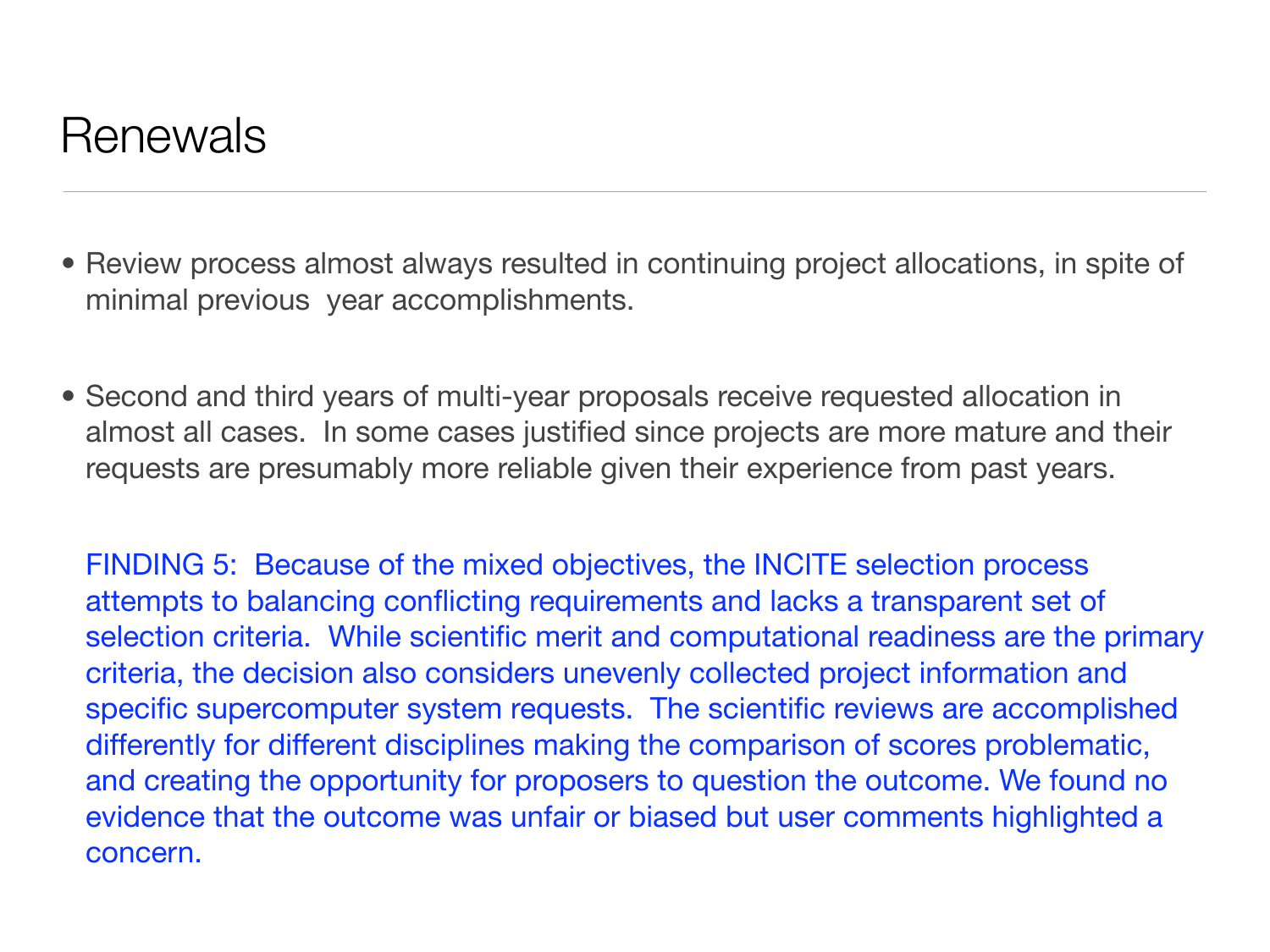# RECOMMENDATIONS

- 1.The selection processes for leadership class and high-end DOE capability class computing should be separated. A significant portion, but less than half, of INCITE computational resources should be allocated to high-end DOE capability-class computing.
- 2. INCITE awards should be fewer in number and larger in size with the expectation of demonstrated concurrency across a very large number of cores. For projects deemed important but not ready, some resources could be reserved for development. Renewals should meet an achievement threshold below which projects are rejected, or referred to additional technical support on smaller platforms to make way for more promising new projects.
- 3. INCITE should continue to provide robust expert assistance to the science teams performing leadership class computing.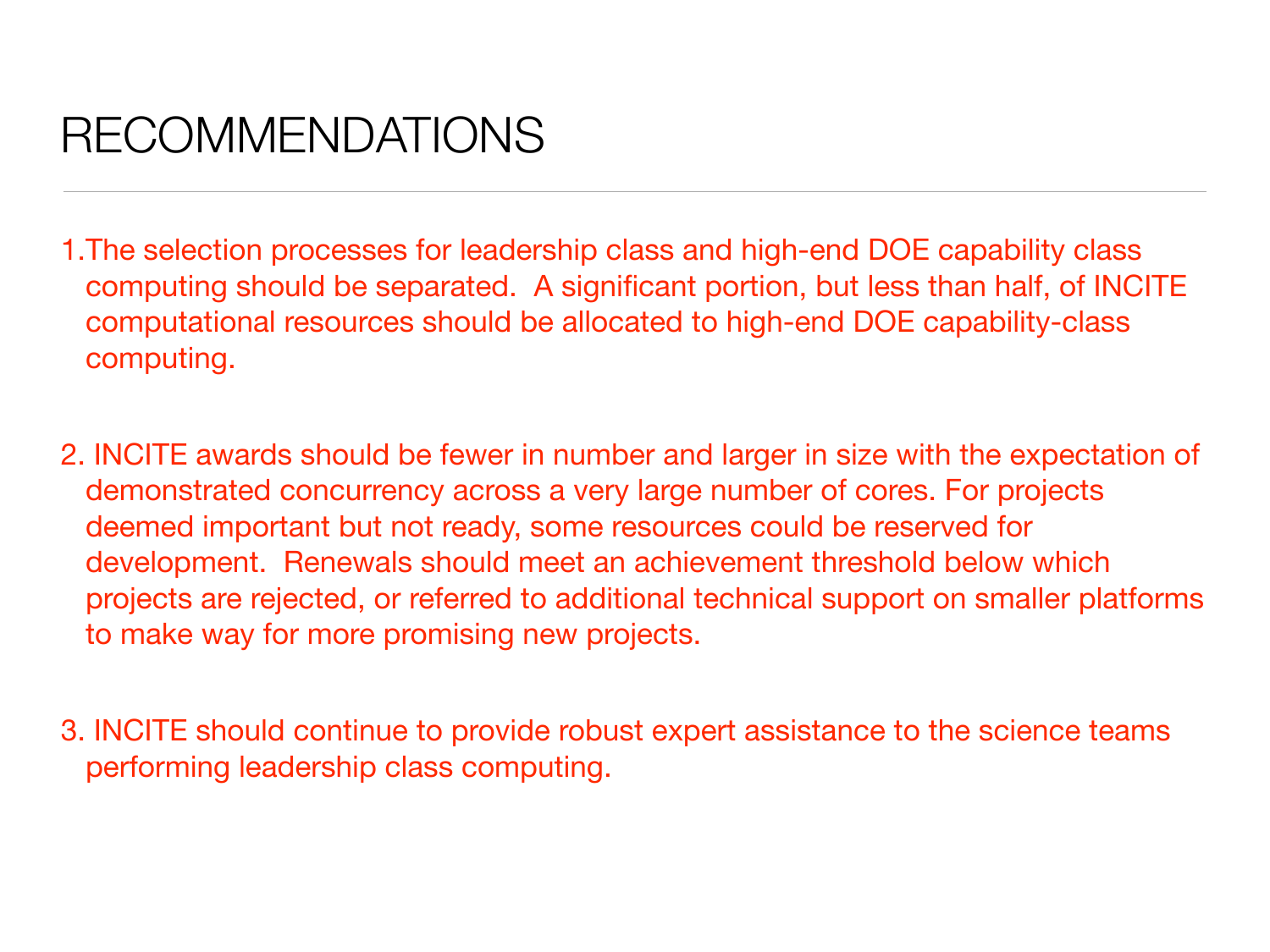# RECOMMENDATIONS (cont.)

#### 4. Review Process:

- a. The selection process should be made as transparent and uniform across disciplines as practical. Selection criteria should be formulated and published. These should include scientific promise and importance, appropriateness of the computational technique, and potential impact on overall technological capability.
- b.When this has been accomplished, consideration should be given to increasing the frequency of INCITE calls for proposals, or at least staggering the annual call with other relevant calls.
- c.The computational readiness review process should adopt a more descriptive outcome, for example an overall grade (0-5) could be used. The readiness review would also benefit from a more systematic process such as a panel review performed by a group of computational experts from all the leadership class facilities as well as high-end computing experts from outside DOE.
- d. An appeals process for allocation decisions should be implemented.